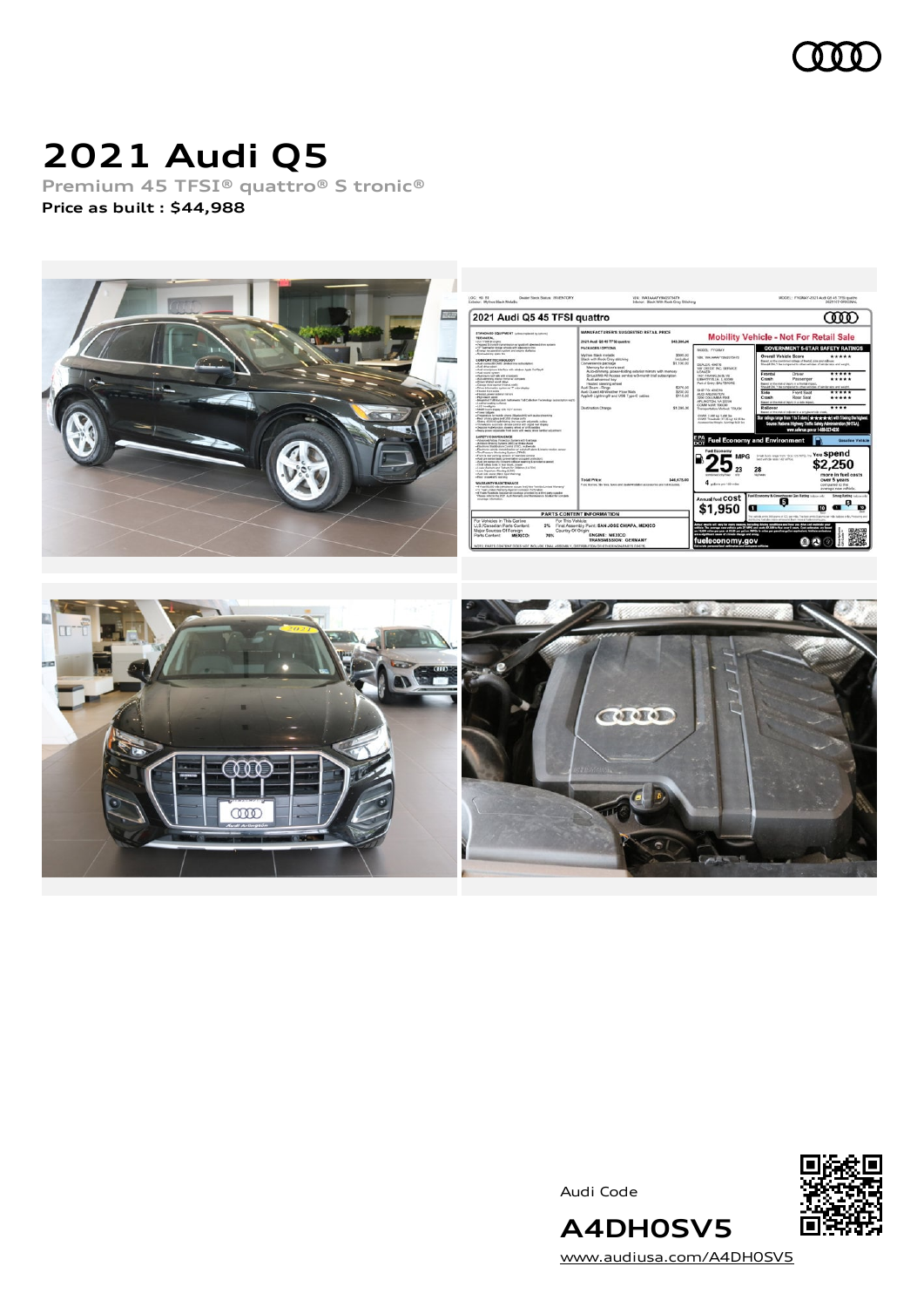## **Summary**

**Audi 2021 Audi Q5** Premium 45 TFSI® quattro® S tronic®

**Price as buil[t](#page-10-0)** \$44,988

#### **Exterior colour**

Mythos Black metallic

#### **Interior colour**

| Seats     | Black with Rock Gray stitching |
|-----------|--------------------------------|
| Dashboard | Black                          |
| Carpet    | Black                          |
| Headliner | Gray                           |

#### **Technical Specifications**

| Engine type                  | 2.0-liter four-cylinder                       |
|------------------------------|-----------------------------------------------|
| stroke                       | Displacement/Bore and 1,984/82.5 x 92.8 cc/mm |
| Max. output                  | 261 HP                                        |
| Torque                       | 273 lb-ft@rpm                                 |
| Top track speed              | 130 mph $1$                                   |
| Acceleration (0 - 60<br>mph) | 5.7 seconds                                   |
| Recommended fuel             | Premium                                       |



#### **Further Information**

| Type of vehicle<br>Mileage | Used car<br>14,379 miles |
|----------------------------|--------------------------|
| Warranty                   | No                       |
| Audi Code                  |                          |

A4DH0SV5

**Your configuration on www.audiusa.com** [www.audiusa.com/A4DH0SV5](https://www.audiusa.com/A4DH0SV5)

**Commission number** 475c969a0a0e09b01ff7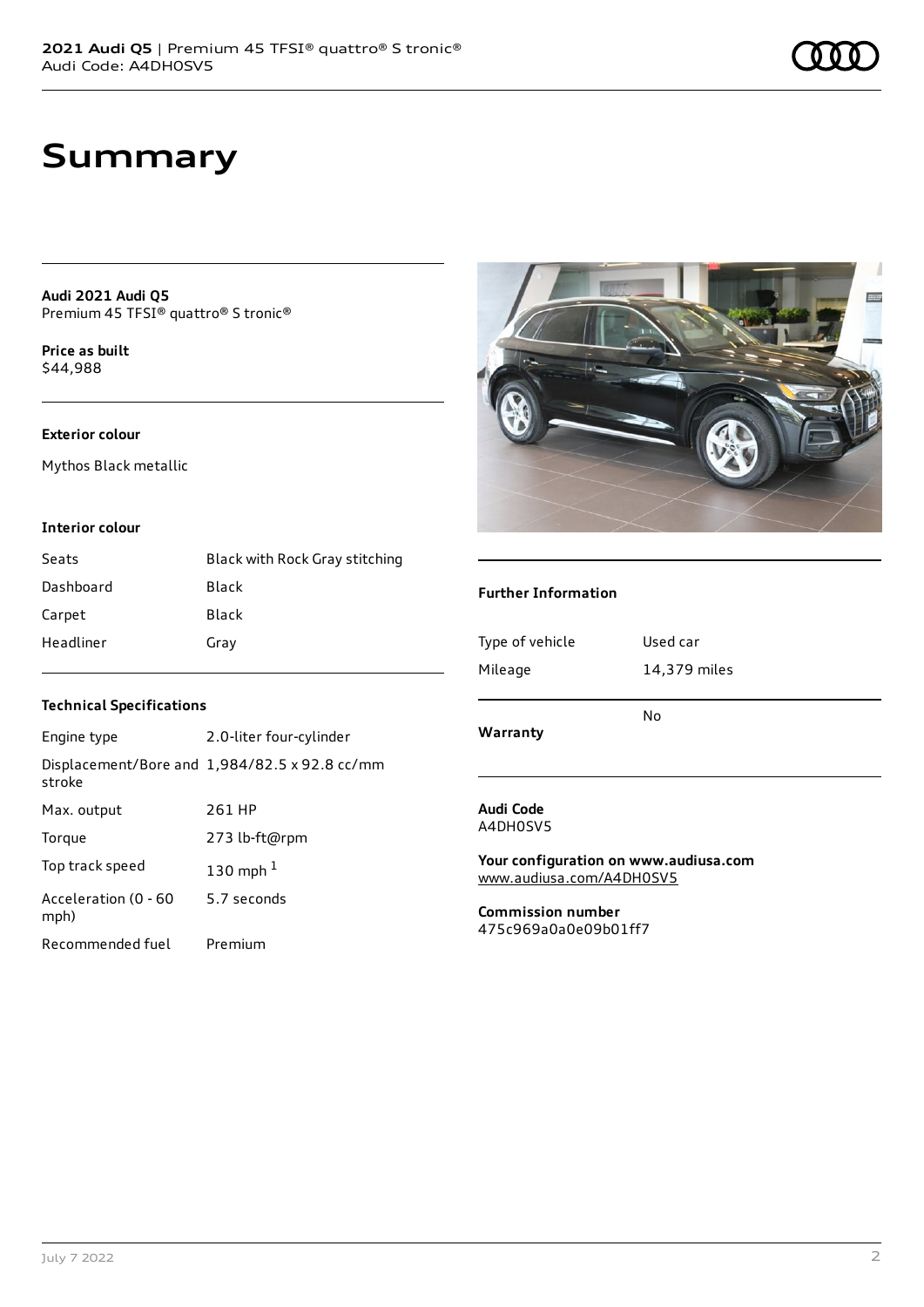# **Equipment**

Mythos Black metallic

Audi advanced key-keyless start, stop and entry

Power-adjustable, auto-dimming, power-folding, heated exterior side mirrors with memory

Convenience package

SiriusXM® with 90-day All Access trial subscription



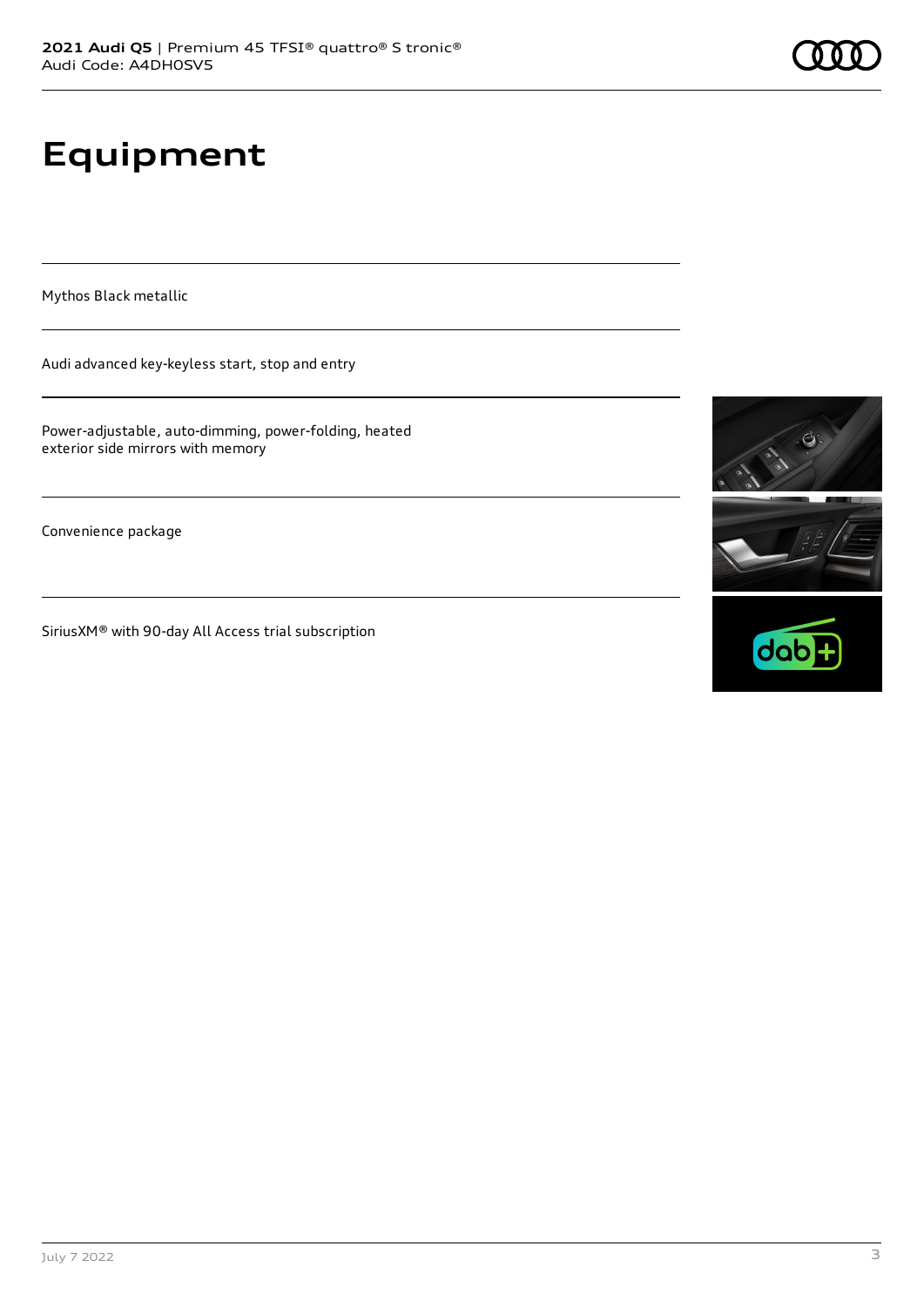| 4UB             | Driver and front passenger airbags                              |
|-----------------|-----------------------------------------------------------------|
| UH1             | Electromechanical parking brake                                 |
| 8T2             | Cruise control system                                           |
| VC <sub>2</sub> | Garage door opener (Homelink®)                                  |
| 4H <sub>5</sub> | Electronic rear child door locks                                |
| OZ7             | Speed-sensitive electromechanical power<br>steering system      |
| 7K6             | Tire-pressure monitoring system                                 |
| 4X3             | Advanced Airbag Protection System                               |
| 3B7             | Lower Anchors and Tethers for Children<br>(LATCH) in rear seats |
|                 |                                                                 |

#### **Exterior**

| 1D8             | Trailer hitch provision                               |
|-----------------|-------------------------------------------------------|
| 1S1             | Tool kit and floor jack                               |
| 1 B A           | Standard suspension                                   |
| 3S1             | Aluminum roof rails                                   |
| 511             | Tailgate roof spoiler                                 |
| 8IT             | Full LED headlights with DRL signature                |
| HX <sub>2</sub> | 235/60 R18 all-season tires                           |
| 8VM             | LED taillights with dynamic turn signal               |
| VJ1             | Full paint finish                                     |
| 4KC             | Heat-insulating side and rear windows                 |
| 47B             | Aluminum trim around exterior windows                 |
| 41 V            | 18" 5-arm-star design wheels with all-season<br>tires |

### **Interior**

| QE1             | Storage package                                                                            |
|-----------------|--------------------------------------------------------------------------------------------|
| 4M3             | Four beverage holders                                                                      |
| 7M1             | Aluminum front door sill inlays                                                            |
| 6N)             | Light cloth headliner                                                                      |
| <b>9AQ</b>      | Three-zone automatic climate control<br>system                                             |
| 4L7             | Auto-dimming interior rear view mirror with<br>digital compass and Integrated Toll Module® |
| QQ1             | LED interior lighting package                                                              |
| 6E3             | Front center armrest                                                                       |
| 7F <sub>9</sub> | Leather-wrapped gear selector                                                              |
| 4E7             | Power tailgate                                                                             |
| 5XF             | Driver and front-passenger extendable sun<br>visors with illuminated vanity mirrors        |
| 3NS             | Sliding, split folding 40/20/40 rear<br>seatbacks with adjustable recline                  |
| N1P             | Leather seat covers                                                                        |
| 4A3             | <b>Heated front seats</b>                                                                  |
| 5MP             | Brown Walnut Wood inlays                                                                   |

#### **Infotainment and Driver Assistance**

| 6K9             | Audi pre sense® city                                                               |
|-----------------|------------------------------------------------------------------------------------|
| 2H1             | Audi drive select                                                                  |
| IU1             | Audi smartphone interface                                                          |
| IW3             | Audi connect® CARE assistance and security<br>services (limited time subscription) |
| 7X <sub>2</sub> | Parking system plus                                                                |
| 7W3             | Audi pre sense® basic and rear                                                     |
| KA7             | Rear view camera                                                                   |

### **(1/2)**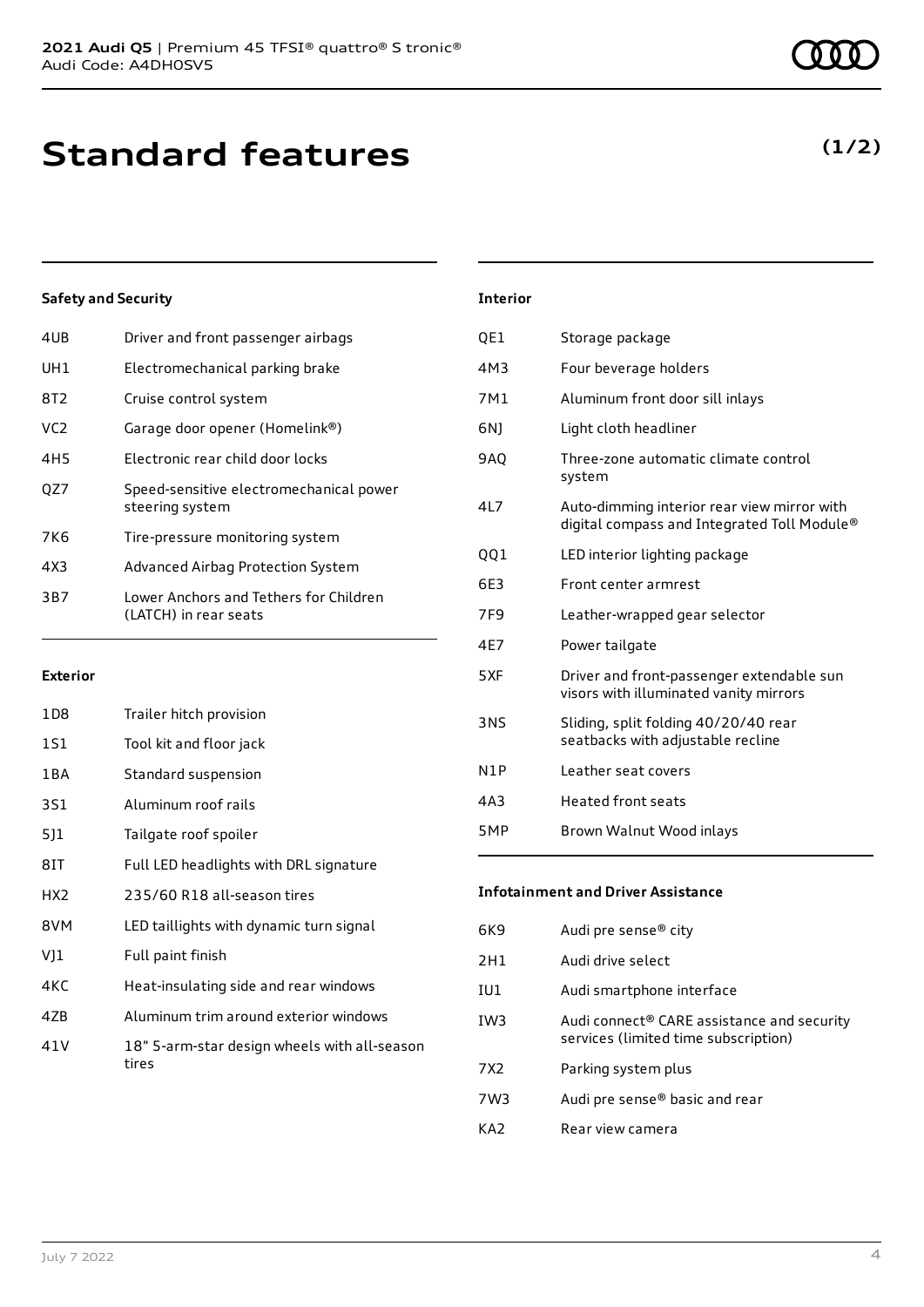### July 7 2022 5

# **Standard features**

### **Infotainment and Driver Assistance**

| 8G1 | High beam assist                                                  |
|-----|-------------------------------------------------------------------|
| 9VD | Audi sound system                                                 |
| 9S7 | 7.0" color driver information system                              |
| 7Y1 | Audi side assist                                                  |
| 613 | Audi active lane assist                                           |
| 9ZX | Preparation for mobile phone (Bluetooth®)<br>with streaming audio |

**(2/2)**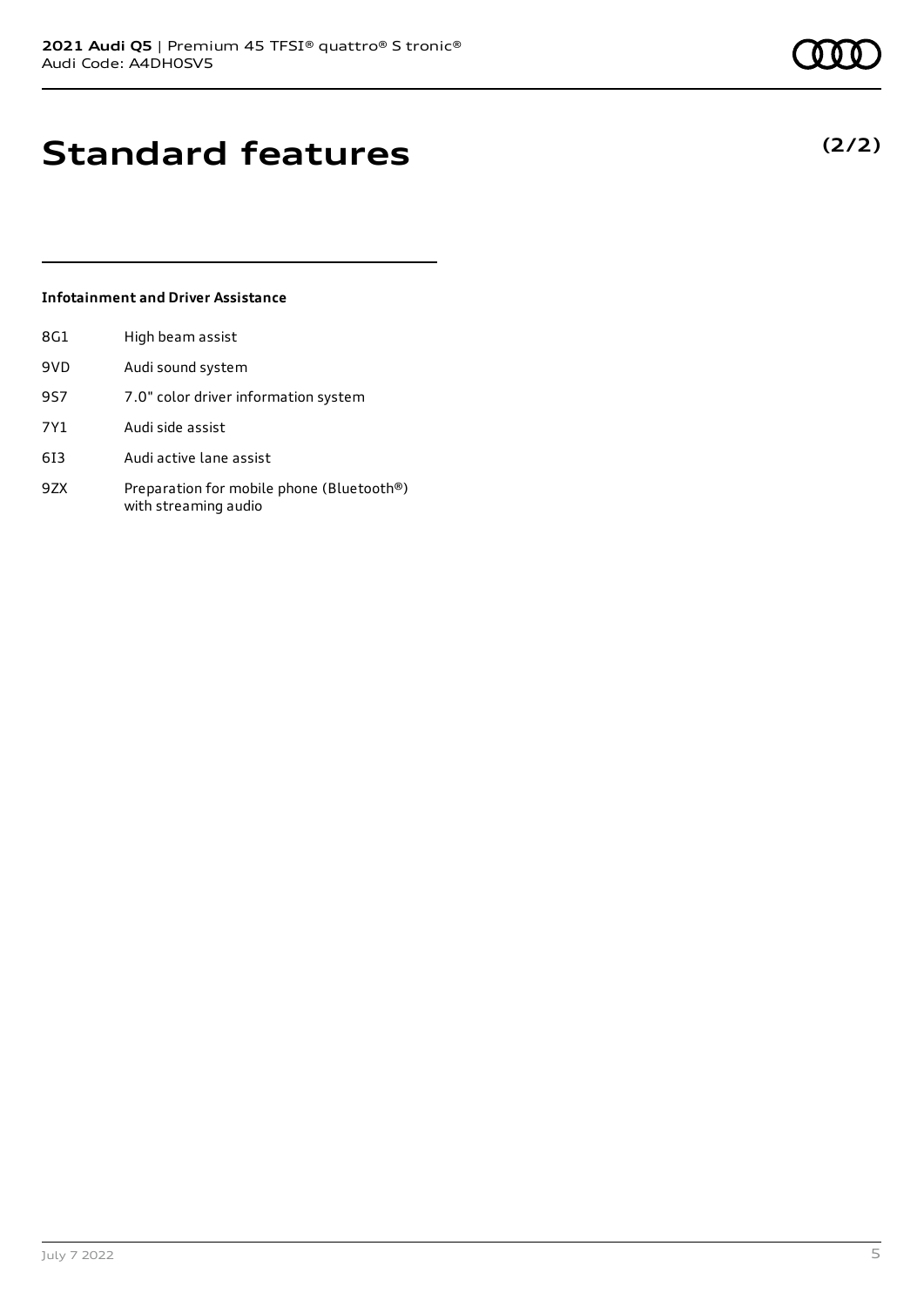## **Dealer remarks**

CLEAN CARFAX \* 1-OWNER \* \$2,280 IN TOTAL OPTIONS \* ORIGINAL MSRP \$43,300

- MYTHOS BLACK METALLIC EXTERIOR
- BLACK WITH ROCK GRAY STITCHING INTERIOR
- MYTHOS BLACK METALLIC (\$595)
- CONVENIENCE PACKAGE (\$1,100) -inc: Driver Seat Memory, SiriusXM All Access Service, Heated Steering Wheel, Audi Advanced Key, Keyless Engine Start/Stop And Entry - Doors And Trunk, Auto-Dimming Power Folding Exterior Mirrors
- AUDI BEAM-RINGS (\$275)
- AUDI GUARD ALL-WEATHER FLOOR MATS (\$200)
- APPLE LIGHTNING AND USB TYPE C CABLES (\$110)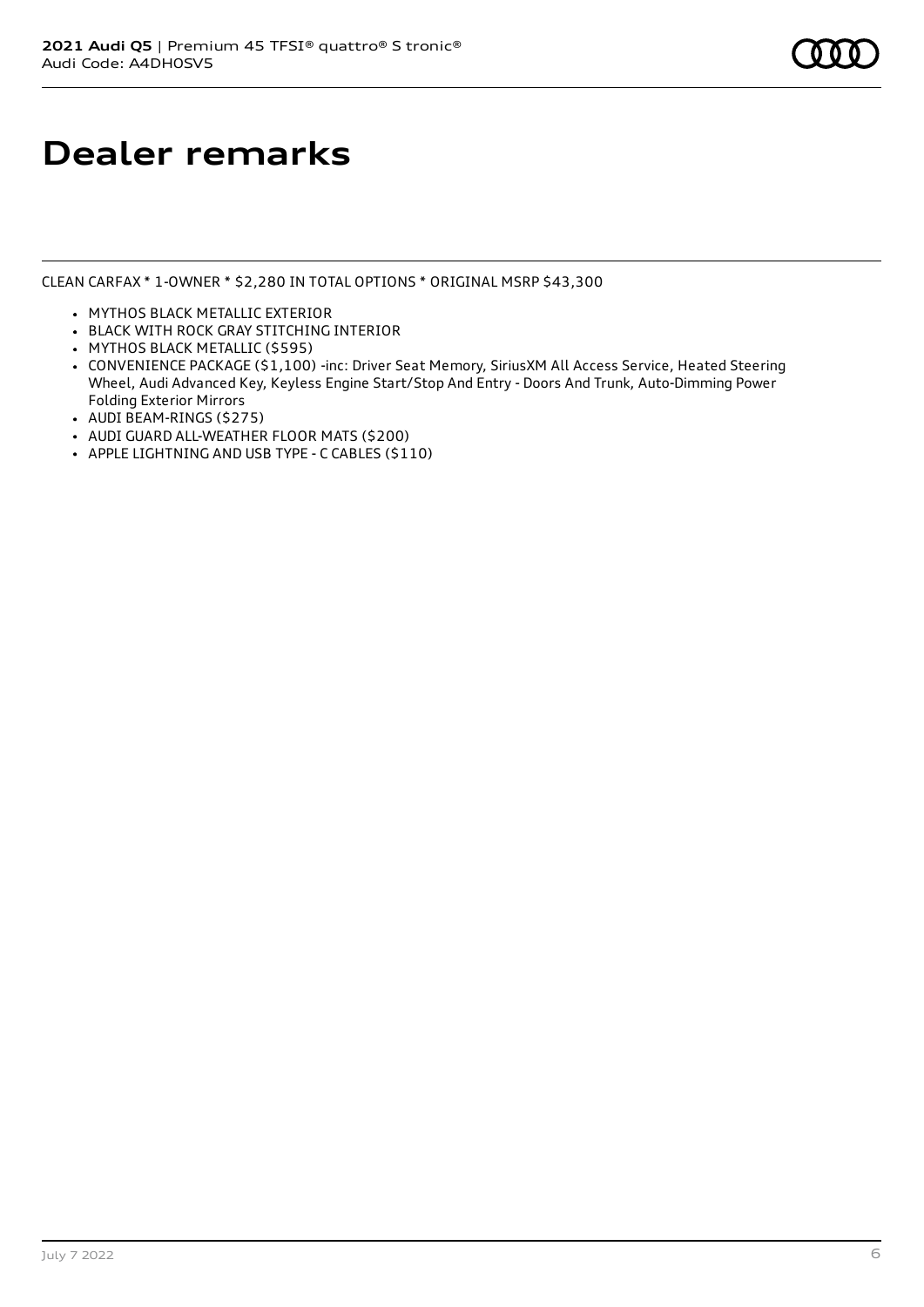# **Technical Specifications**

**(1/2)**

| <b>Engineering   Performance</b>            |                                                                       | <b>Steering</b>                 |                                                                                |
|---------------------------------------------|-----------------------------------------------------------------------|---------------------------------|--------------------------------------------------------------------------------|
| Engine type                                 | 2.0-liter four-cylinder                                               | Steering type                   | Electromechanical progressive<br>steering system                               |
| Power Level                                 | 45                                                                    | Turning diameter, curb- 38.7 ft |                                                                                |
| Max. output                                 | 261 HP                                                                | to-curb                         |                                                                                |
| Displacement                                | 2.0 l                                                                 | Steering ratio                  | 15.9:1                                                                         |
| Towing capacity                             | 4,400 lb                                                              |                                 |                                                                                |
| Torque                                      | 273 lb-ft@rpm                                                         | Suspension                      |                                                                                |
| Valvetrain                                  | 16-valve DOHC with Audi valvelift<br>system and variable valve timing | Front axle                      | Five-link suspension - Audi comfort                                            |
| Acceleration (0 - 60<br>mph)                | 5.7 seconds                                                           | Rear axle                       | suspension<br>Five-link suspension - Audi comfort                              |
| Engine block                                | Cast-iron                                                             |                                 | suspension                                                                     |
| Induction/fuel injection Turbocharged/TFSI® |                                                                       |                                 |                                                                                |
| Cylinder head                               | Aluminum-alloy                                                        | <b>Brakes</b>                   |                                                                                |
| stroke                                      | Displacement/Bore and 1,984/82.5 x 92.8 cc/mm                         | Front brakes                    | 13.3 (ventilated disc) in                                                      |
| Top track speed <sup>1</sup>                | 130 mph                                                               | Rear brakes                     | 13.0 (ventilated disc) in                                                      |
| <b>Electrical system</b>                    |                                                                       | <b>Body</b>                     |                                                                                |
| Hybrid engine                               | 12-volt Mild Hybrid Electric Vehicle<br>(MHEV) technology             | Material                        | Lightweight technology-multi-<br>material construction (steel and<br>aluminum) |
| Transmission   Drivetrain                   |                                                                       | <b>Warranty   Maintenance</b>   |                                                                                |

| Drivetrain type | quattro <sup>®</sup> all-wheel drive with ultra <sup>®</sup><br>technology |
|-----------------|----------------------------------------------------------------------------|
| Transmission    | Seven-speed S tronic <sup>®</sup> dual-clutch<br>automatic transmission    |

| Warranty | 4-year/50,000-mile Audi New |
|----------|-----------------------------|
|          | Vehicle Limited Warranty    |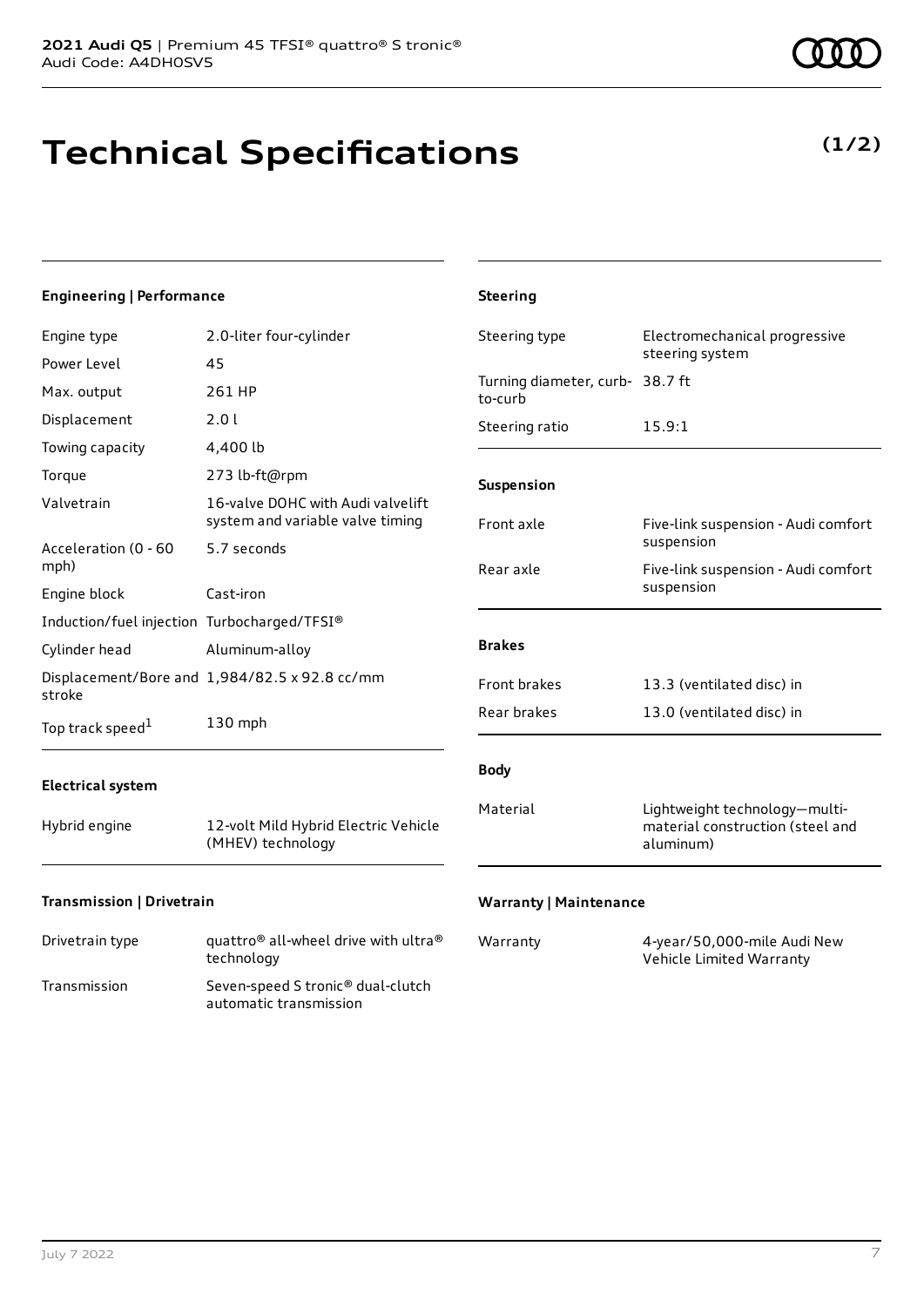## **Technical Specifications**

#### **Exterior Measurements**

| Height                           | 65.5 in  |
|----------------------------------|----------|
| Overall width without<br>mirrors | 74.5 in  |
| Length                           | 184.3 in |
| Wheelbase                        | 111.0 in |
| Overall width with<br>mirrors    | 84.2 in  |
| Track rear                       | 63.3 in  |
| Track front                      | 63.6 in  |
| Curb weight                      | 4.079 lb |

#### **Interior measurements**

| Seating capacity                          | 5                                                  |
|-------------------------------------------|----------------------------------------------------|
| Shoulder room, rear                       | 56.5 in                                            |
| Head room with front<br>sunroof           | 38.1 in                                            |
| Leg room, rear                            | 38.0 in                                            |
| Shoulder room, front                      | 57.7 in                                            |
| Head room with rear<br>sunroof            | 37.7 in                                            |
| Head room, rear                           | 39.3 in                                            |
| Leg room, front                           | 40.9 in                                            |
| Head room, front                          | 39.6 in                                            |
| Cargo volume, rear<br>seatbacks up/folded | 25.8/54.0 (25.6/53.5 with<br>sunroof) cu ft, cu ft |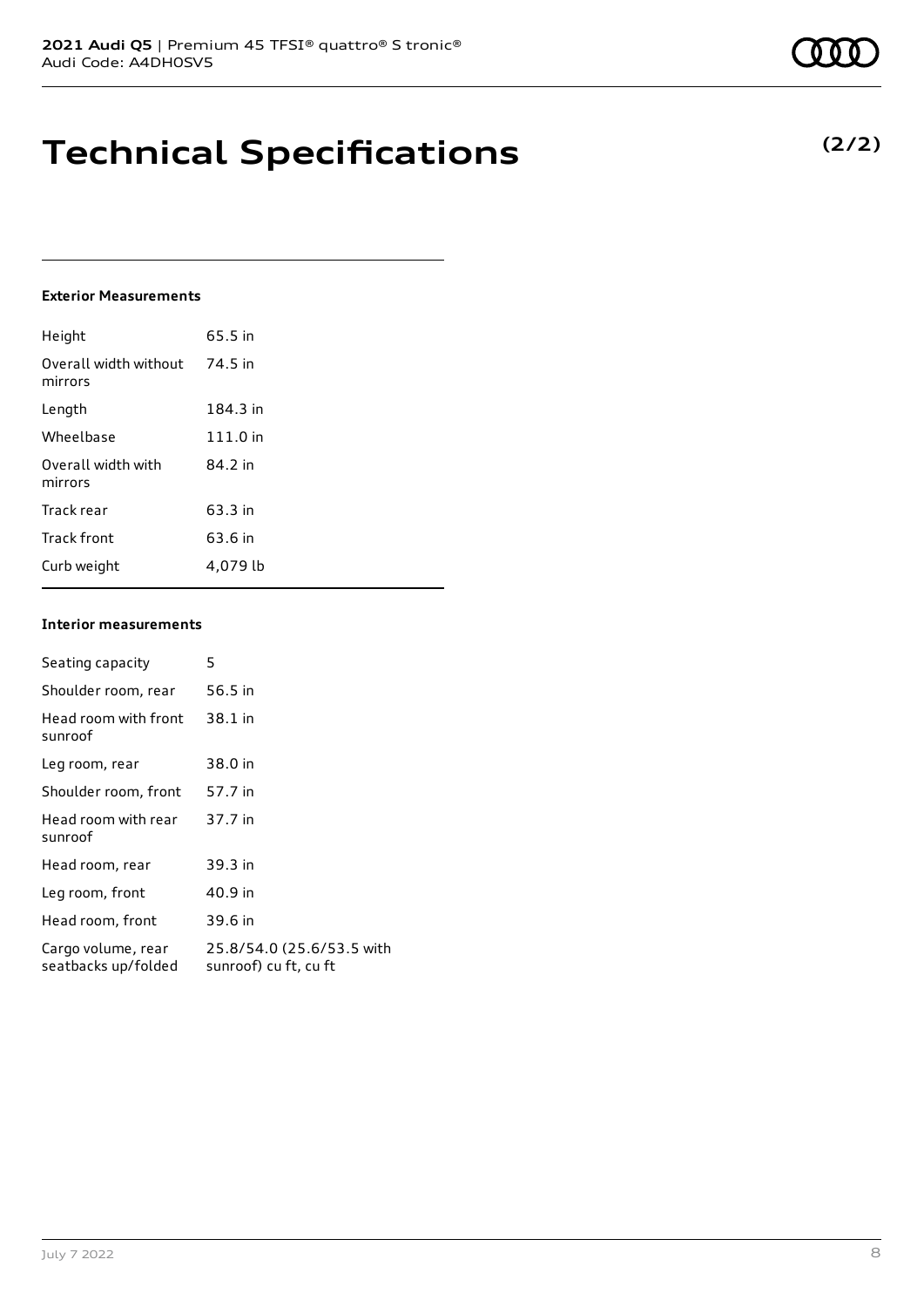### **Consumption- and emission**

#### **Consumption by NEDC**

| urban       | $23$ mpg |
|-------------|----------|
| extra-urban | 28 mpg   |
| combined    | $25$ mpg |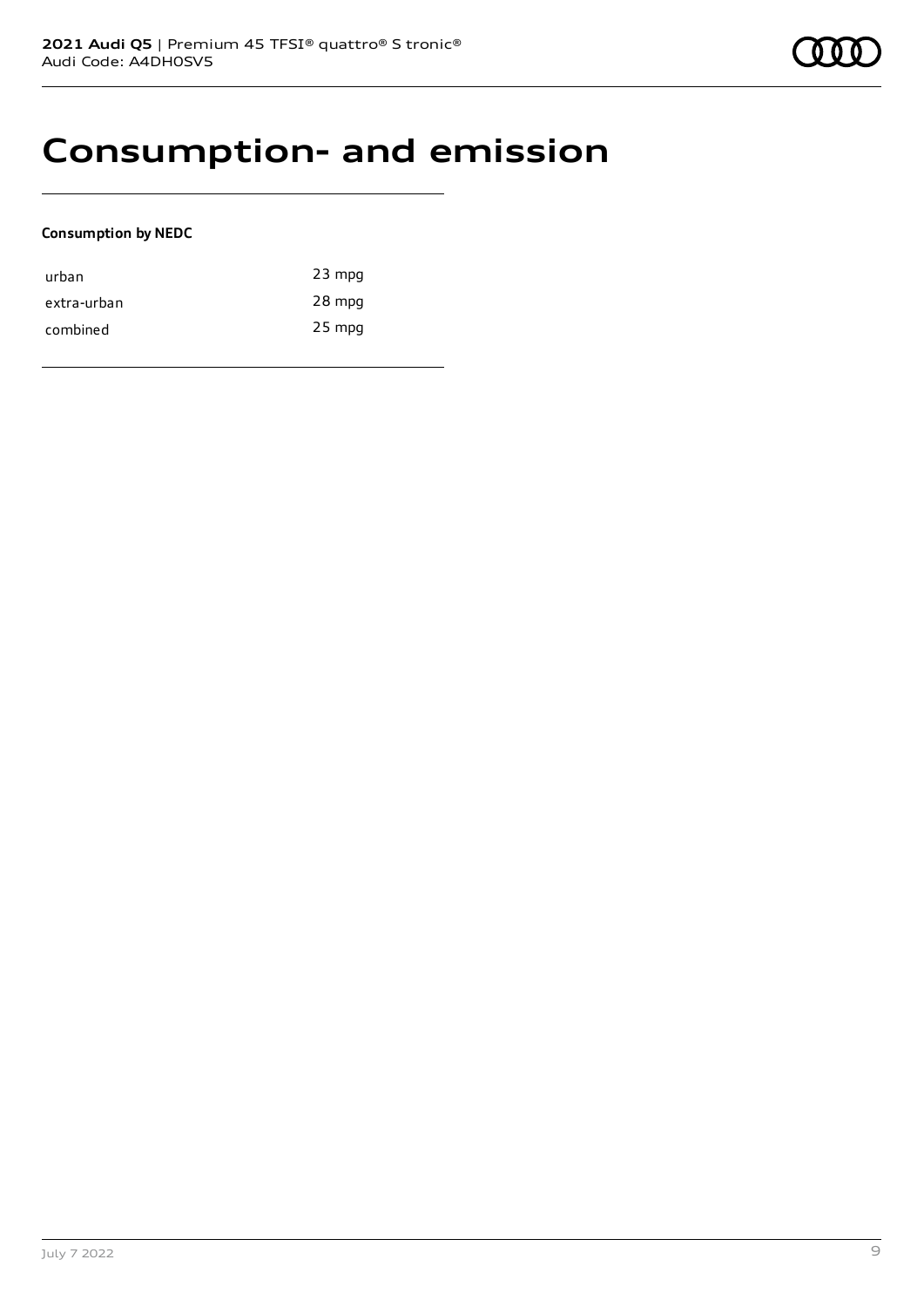

### **Contact**

Dealer **Audi Arlington**

3200 Columbia Pike 22204 Arlington VA

Phone: +17037397460 FAX: 7036848454

www: [https://www.audiarlington.com](https://www.audiarlington.com/)